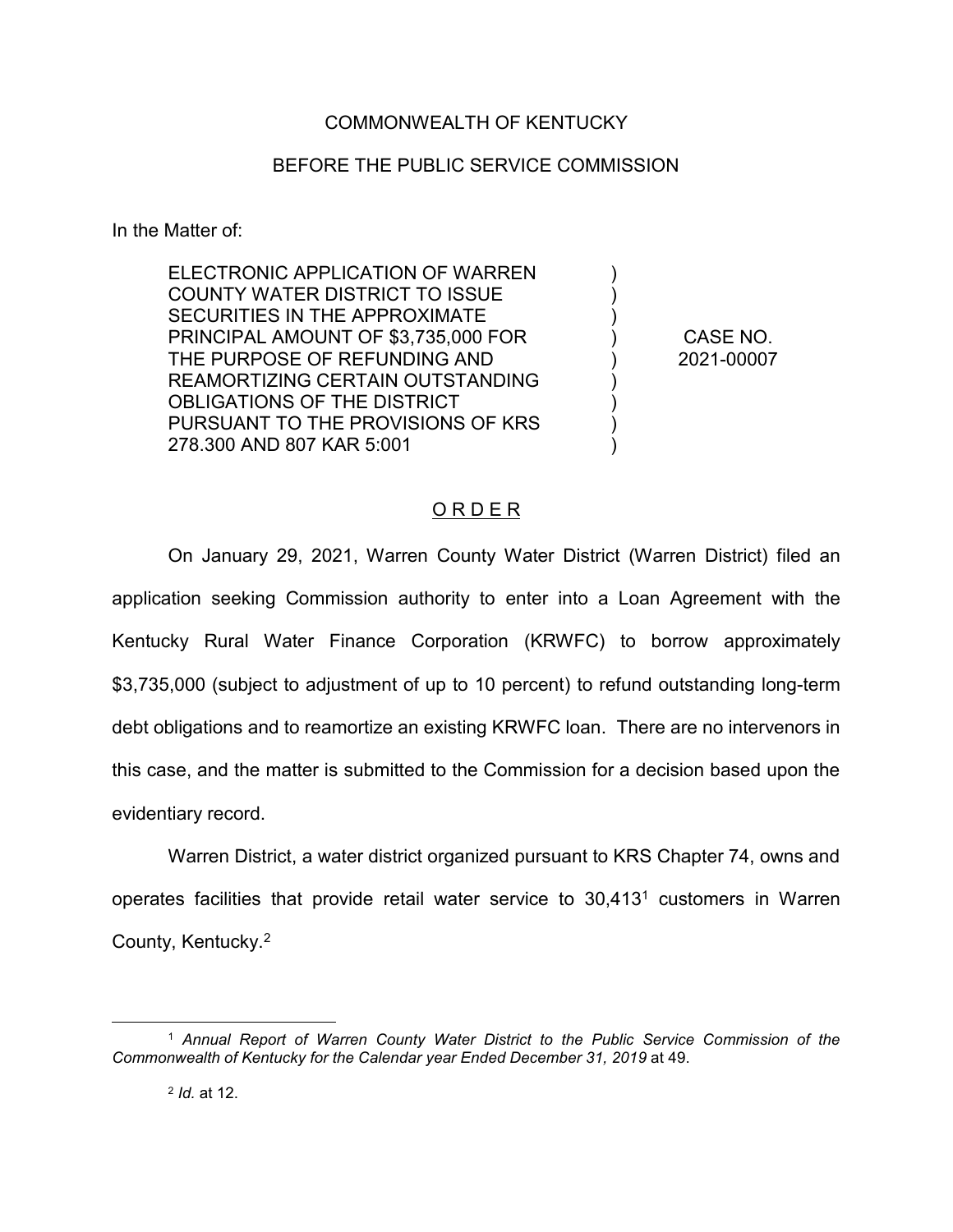Warren District proposes to execute a Loan Agreement with KRWFC to borrow \$3,735,000.<sup>3</sup> The proposed Loan will have a term of 18 years with interest rates that will vary from 2.00 percent to 2.60 percent per annum.<sup>4</sup> Warren District proposes to use the proceeds from the KRWFC Loan to fully refund the following outstanding long-term debt obligations: (1) Warren County Water District Sewer System Revenue Bonds, Series 1993, dated November 23, 1994, in the original authorized principal amount of \$761,000, with an outstanding principal balance of \$400,000 bearing an interest of rate of 4.50 percent per annum held by the United States Department of Agriculture, acting through Rural Development (USDA/RD); (2) Warren County Water District Water Refunding Revenue Bonds, Series 2004A, dated January 15, 2004, in the original authorized principal amount of \$2,025,000, with an outstanding principal balance of \$530,000 bearing interest rates of 4.30 and 4.50 percent per annum, currently held in the open market; (3) Loan number C11-02, payable to the Kentucky Infrastructure Authority (KIA), made in 2013, in the original authorized principal amount of \$823,900, with an outstanding principal balance of \$564,671 bearing an interest rate of 3.00 percent per annum, currently held in the open market; and (4) Loan number C15-003, payable to KIA, made in 2017, in the original authorized principal amount of \$1,090,050, with an outstanding principal balance of \$920,664 bearing an interest rate of 3.00 percent per annum, currently held in the open market.<sup>5</sup> Warren District will also use the KRWFC loan proceeds to reamortize an existing KRWFC Loan designated as Kentucky Rural Water

 <sup>3</sup> Application at 2.

<sup>4</sup> *Id.,* Exhibit A, Estimated Debt Service Schedule.

<sup>5</sup> *Id.* at 2–3 and Exhibit D, Prior Bonds Debt Service.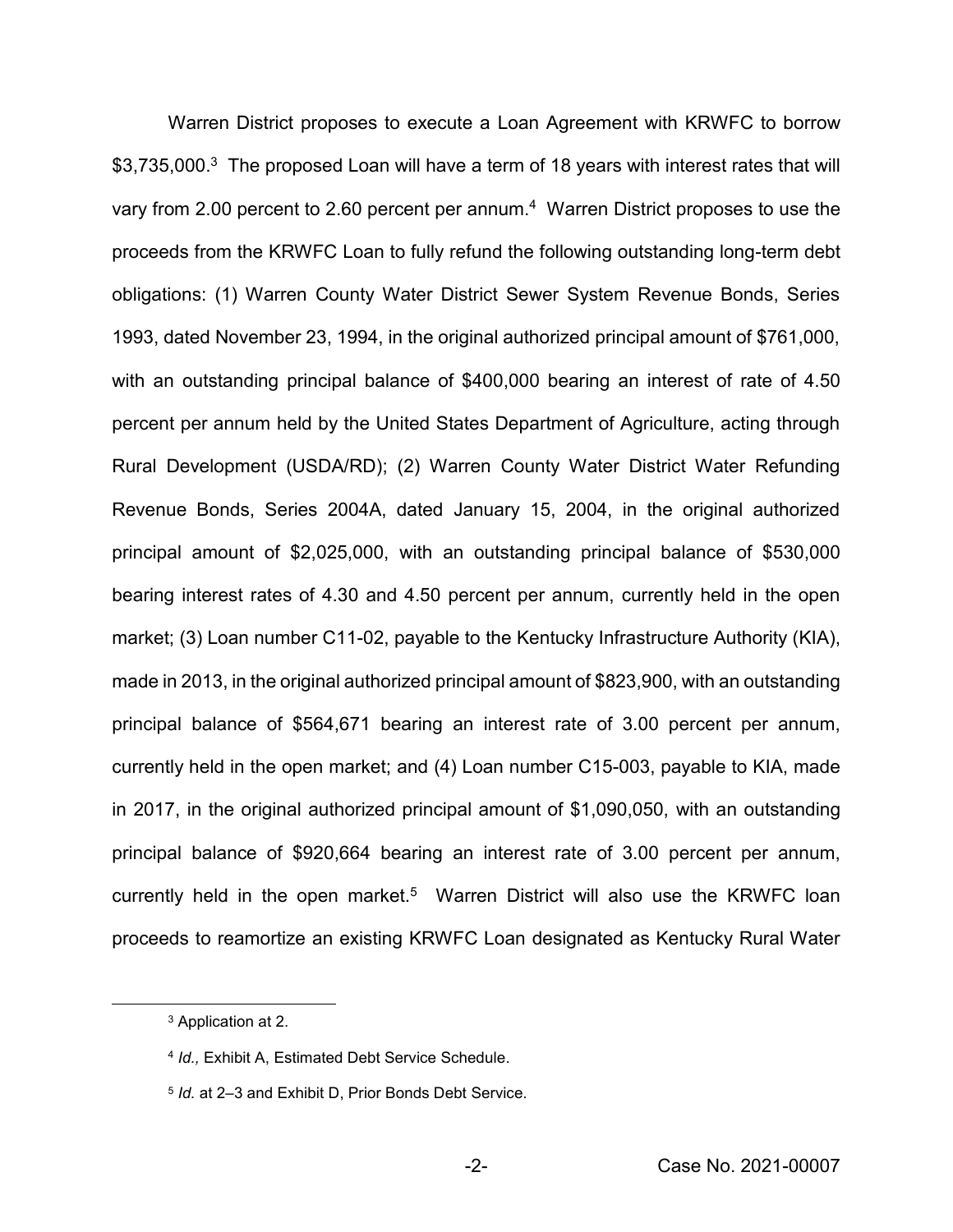Finance Corporation Public Projects Revenue Bonds, Series 2012B, dated March 28, 2012, in the original principal amount of \$2,095,000, with an outstanding principal balance of \$1,380,000 bearing interest rates that vary from 3.20 percent to 4.20 percent per annum, currently held in the open market.<sup>6</sup>

Warren District estimates that it will expend \$3,939,629 to refund the outstanding long-term debt obligations and to reamortize the KRWFC Loan.<sup>7</sup> The estimated cost that will be expended to refinance the outstanding indebtedness includes a reoffering premium and transfers from the debt service reserve (DSR) funds of \$89,101 and \$100,000, respectively.<sup>8</sup> Warren District provided a Debt Service Comparison indicating that the refinancing would save \$549,343<sup>9</sup> over the life of the proposed Loan, resulting in a net present value (NPV) cash flow savings of \$455,030.<sup>10</sup>

The Commission has reviewed the proposed refinancing and finds Warren District's proposal to be reasonable due to the lower effective interest rate and cash flow savings Warren District would realize over the period of the Loan. However, if the new interest rate on the proposed refinancing is higher than the range of interest rates set forth in the application, Warren District should not proceed with the refinancing unless the NPV of the refinancing results in positive cash flow. The Commission commends Warren

 $10$  *Id*.

 <sup>6</sup> *Id*. at 3 and Exhibit D, Prior Bonds Debt Service

<sup>7</sup> *Id*., Exhibit B, Total Sources and Uses of Funds. Uses of Funds: \$65,363 (Total Underwriter's Discount) + \$63,260 (Costs of Issuances) + \$3,810,844 (Deposit to Current Refunding Fund) + \$163 (Rounding Amount) = \$3,939,630. Sources of Funds: \$3,735,000 (Par Amount of Bonds) + \$89,101 (Reoffering Premium) + \$15,529 (Transfers from Prior Issue Debt Service Funds) + \$100,000 (Transfers from Prior Issue DSR Funds) = \$3,939,630.

<sup>8</sup> *Id.*

<sup>9</sup> *Id.*, Exhibit C, Debt Service Comparison.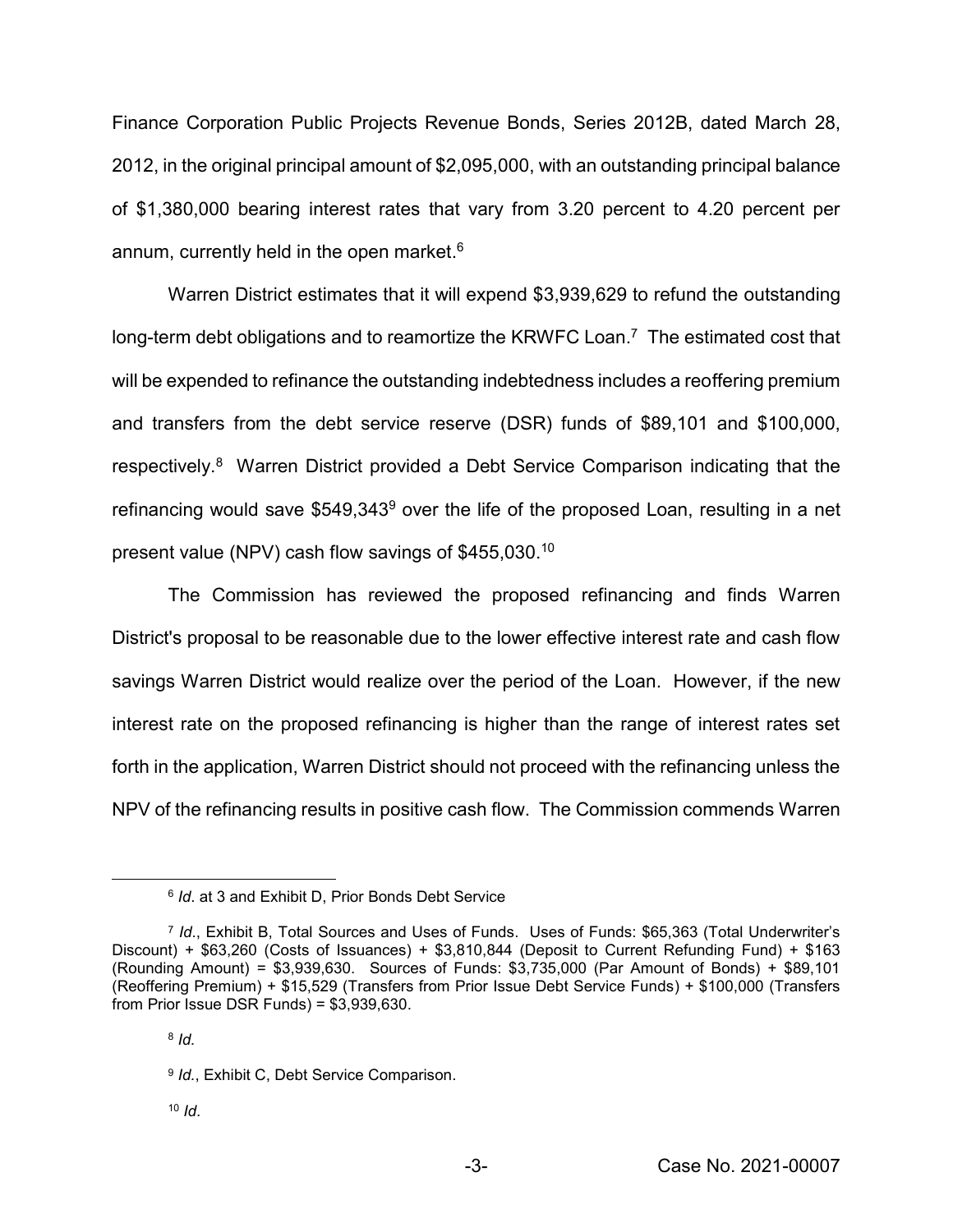District for taking advantage of the financing alternatives available to it, thereby securing savings for itself and its customers.

The Commission is concerned with Warren District's prolonged absence from the Commission's review of its asset management through an application for adjustment of its rates. Pursuant to KRS 278.300(4), the Commission may grant or deny an application for approval of financing in whole or in part, or upon such terms and conditions as deemed necessary or appropriate.

The Commission has performed a limited review of Warren District's financial records that are on file for the five calendar years and determined that Warren District appears to be on solid financial footing at the present time. In performing this review, the Commission is unable to ensure that the cost allocations between Warren District's water and sewer divisions are reasonable and that there is not a cross-subsidization between the two divisions. Therefore, the Commission finds that Warren District should file a general rate case application pursuant to KRS 278.180 and 807 KAR 5:001, Section 16, within three years of the date of filing of this Order, or, in the alternative, file a formal motion with a detailed analysis of its rates and state the reasons why no rate modification are necessary.

After consideration of the evidence of record and being sufficiently advised, the Commission finds that:

1. The proposed KRWFC Loan is for lawful objects within the corporate purposes of Warren District, is necessary and appropriate for and consistent with the proper performance by the utility of its service to the public, will not impair its ability to

-4- Case No. 2021-00007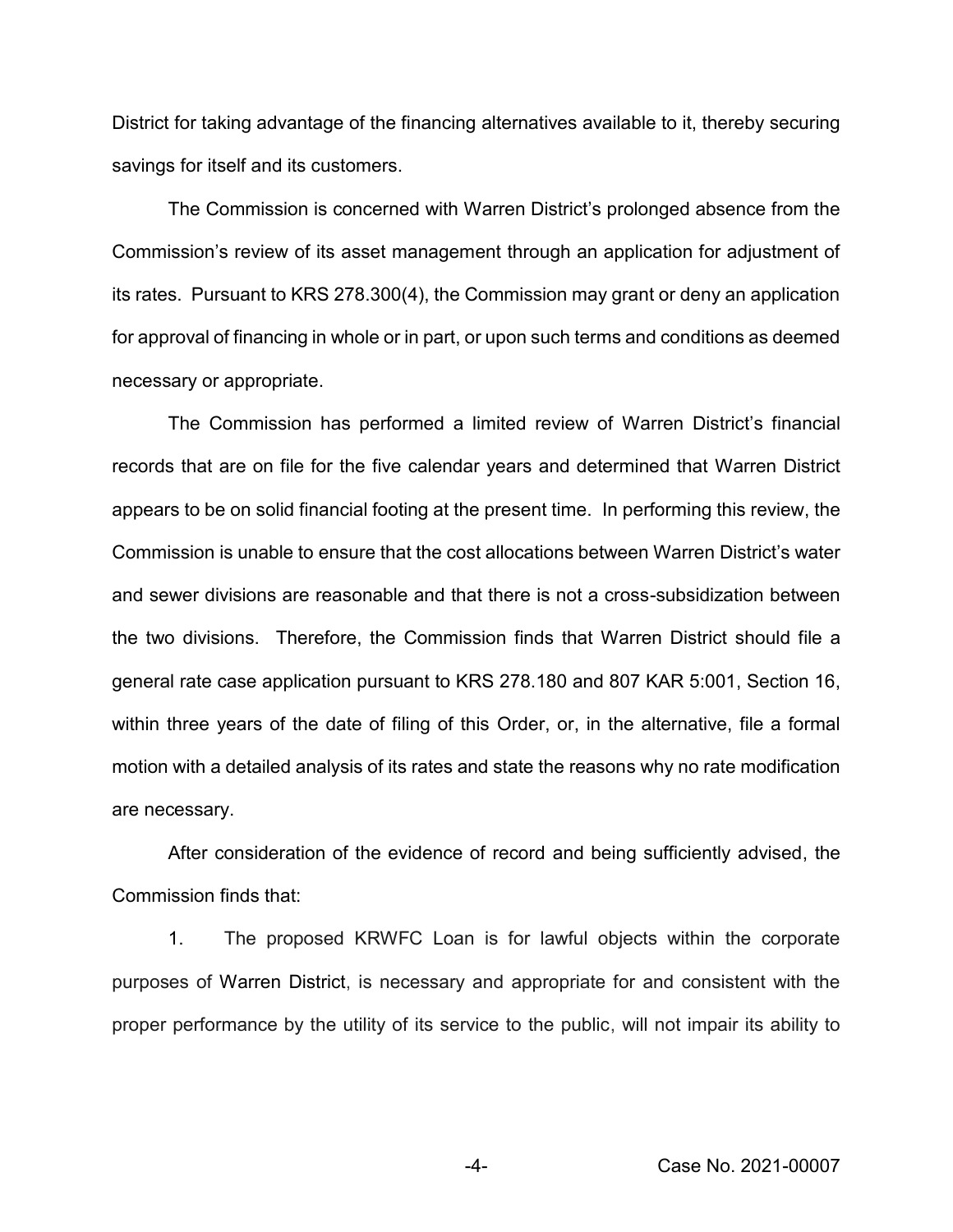perform that service, is reasonable, necessary, and appropriate for such purposes, and should be approved.

2. Warren District should execute its Loan Agreement as security for the proposed KRWFC Loan in the manner described in its application.

3. The final amounts of the long-term debt payoff and loan reamortization, the legal fees, and the new KRWFC Loan will not be known until the refinancing transaction is finalized. Therefore, Warren District should provide the Commission an updated version of the application and Exhibit C, reflecting the cash flow analysis of the new KRWFC Loan within ten days of finalizing the transaction.

4. The Commission directs Warren District to the Commission's March 16, 2020 and March 24, 2020 Orders in Case No. 2020-0008511 regarding filings with the Commission. The Commission expects the original documents to be filed with the Commission within 30 days of the lifting of the current state of emergency.

5. The proceeds from the proposed KRWFC Loan should be used only for the lawful purposes set out in Warren District's application.

6. The terms and conditions of the new KRWFC Loan should be consistent with the KRWFC assistance program as described in Warren District's application.

7. Warren District should file a general rate case application pursuant to KRS 278.180 and 807 KAR 5:001, Section 16, within three years of the date of filing of this Order to ensure that its rates are sufficient or, in the alternative, file a formal motion with

<sup>&</sup>lt;sup>11</sup> Case No. 2020-00085, *Electronic Emergency Docket Related to the Novel Coronavirus COVID-19* (Ky. PSC Mar. 16, 2020), Order at 5–6. Case No. 2020-00085, *Electronic Emergency Docket Related to the Novel Coronavirus COVID-19* (Ky. PSC Mar. 24, 2020), Order at 1–3.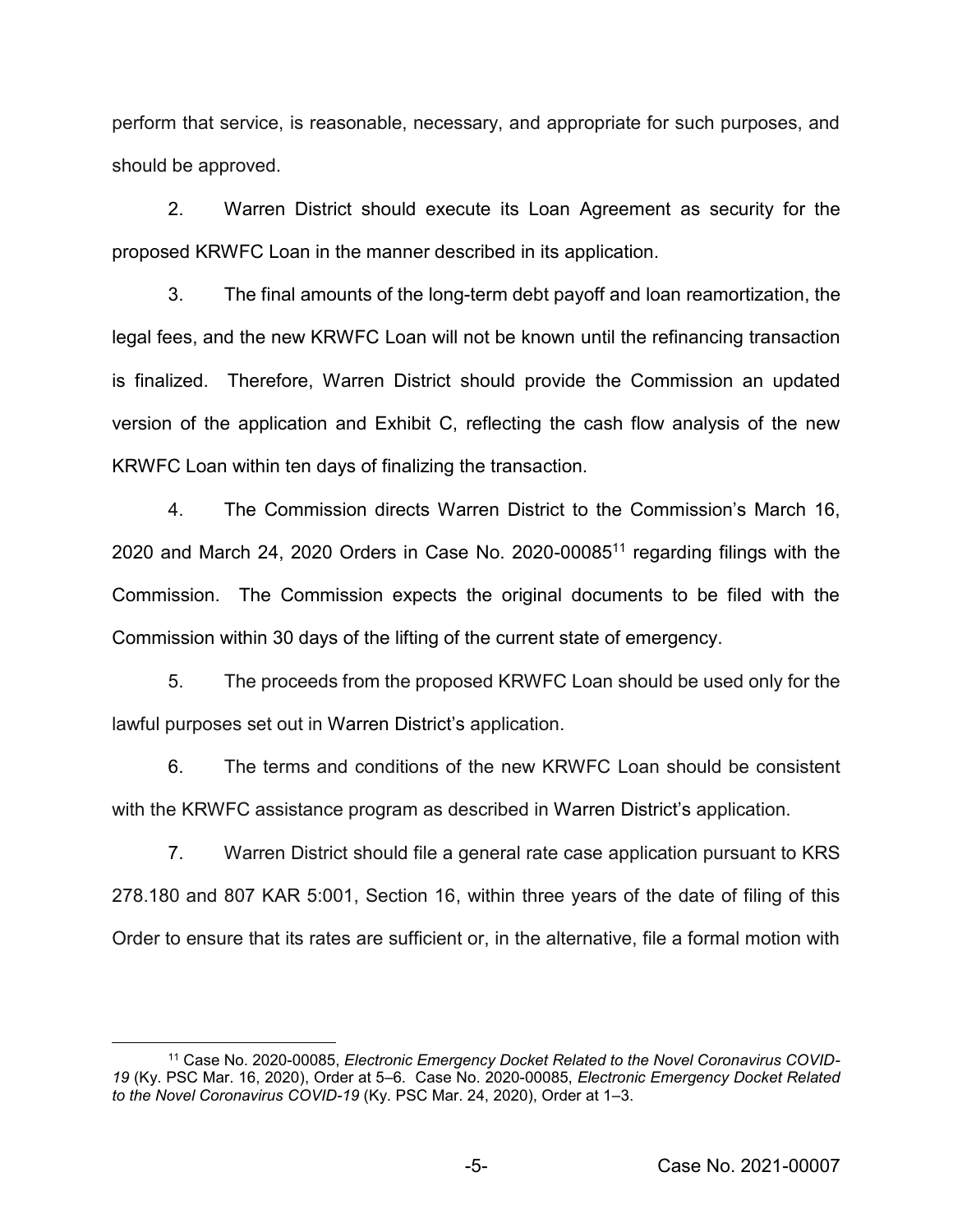a detailed analysis of its rates, and state the reasons why no rate modifications are necessary.

IT IS THEREFORE ORDERED that:

1. Warren District is authorized to enter into the loan agreement with KRWFC to borrow an amount up to and not exceeding \$4,108,500,<sup>12</sup> but no more than the total amount needed to pay off the long-term indebtedness proposed to be refinanced or reamortized in the application and on the condition that the final NPV of the savings, determined upon closing, generate positive cash flow. The loan maturity date and interest rate shall be in accordance with the KRWFC assistance program as described in Warren District's application.

2. Warren District shall execute the KRWFC Loan documents as authorized herein.

3. Warren District shall comply with all matters set out in finding paragraphs 3 through 6 as if they were individually so ordered.

4. Any documents filed in the future pursuant to finding paragraphs 3 and 4 shall reference this case number and shall be retained in the post-case correspondence file.

5. Warren District shall file a general rate case application pursuant to KRS 278.180 and 807 KAR 5:001, Section 16, within three years of the date of filing of this Order or, in the alternative, file a formal motion with a detailed analysis of its rates and states the reasons why no modifications are necessary.

<sup>&</sup>lt;sup>12</sup> \$3,735,000 (Loan subject to a 10% Adjustment) x 10% (Adjustment) = \$373,500 + \$3,735,000 = \$4,108,500 (Maximum Loan Amount).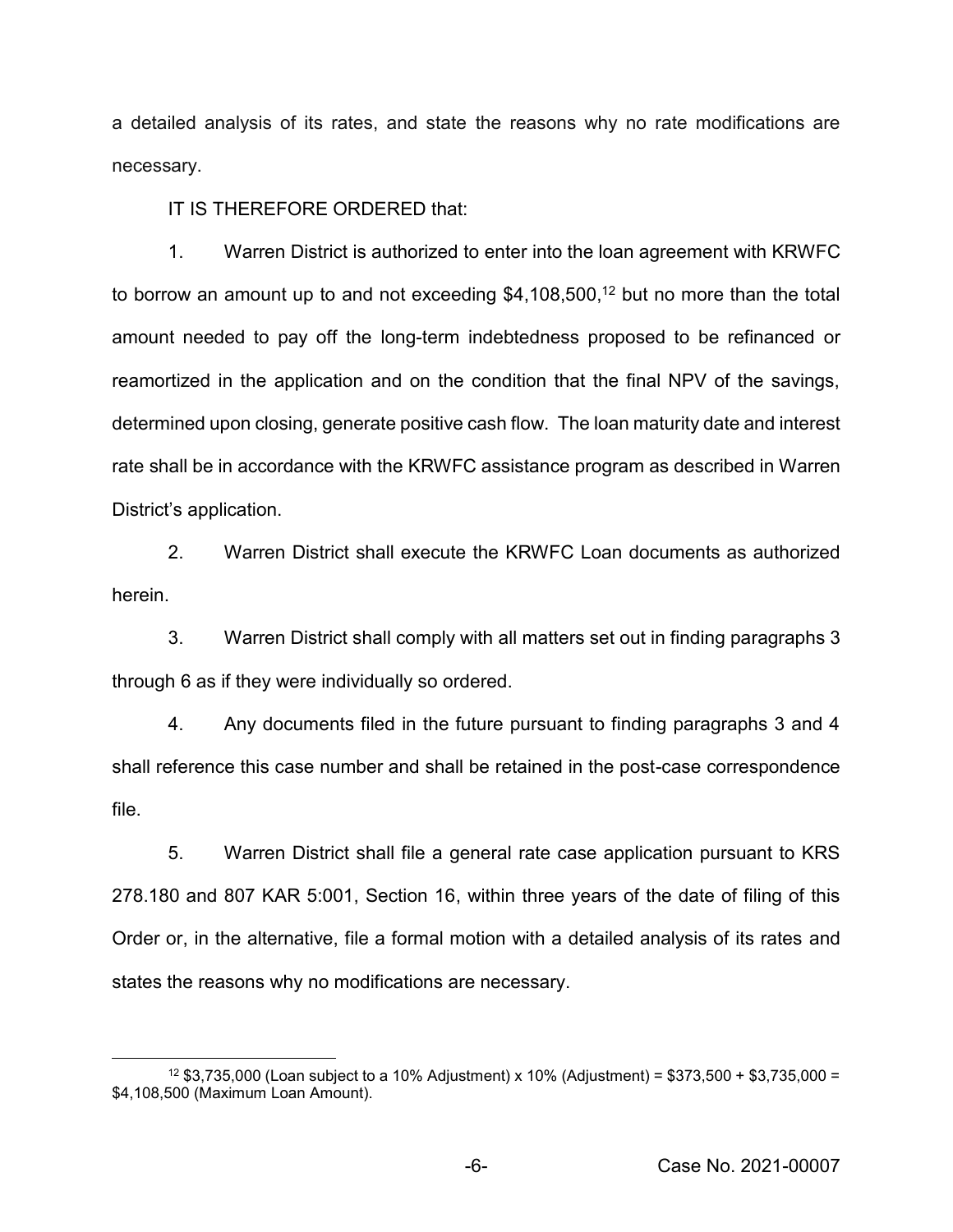6. This case is hereby closed and will be removed from the Commission's docket.

Nothing contained herein shall be deemed a warranty or finding of value of securities or financing authorized herein on the part of the Commonwealth of Kentucky, or any agency thereof.

## [REMAINDER OF PAGE INTENTIONALLY LEFT BLANK]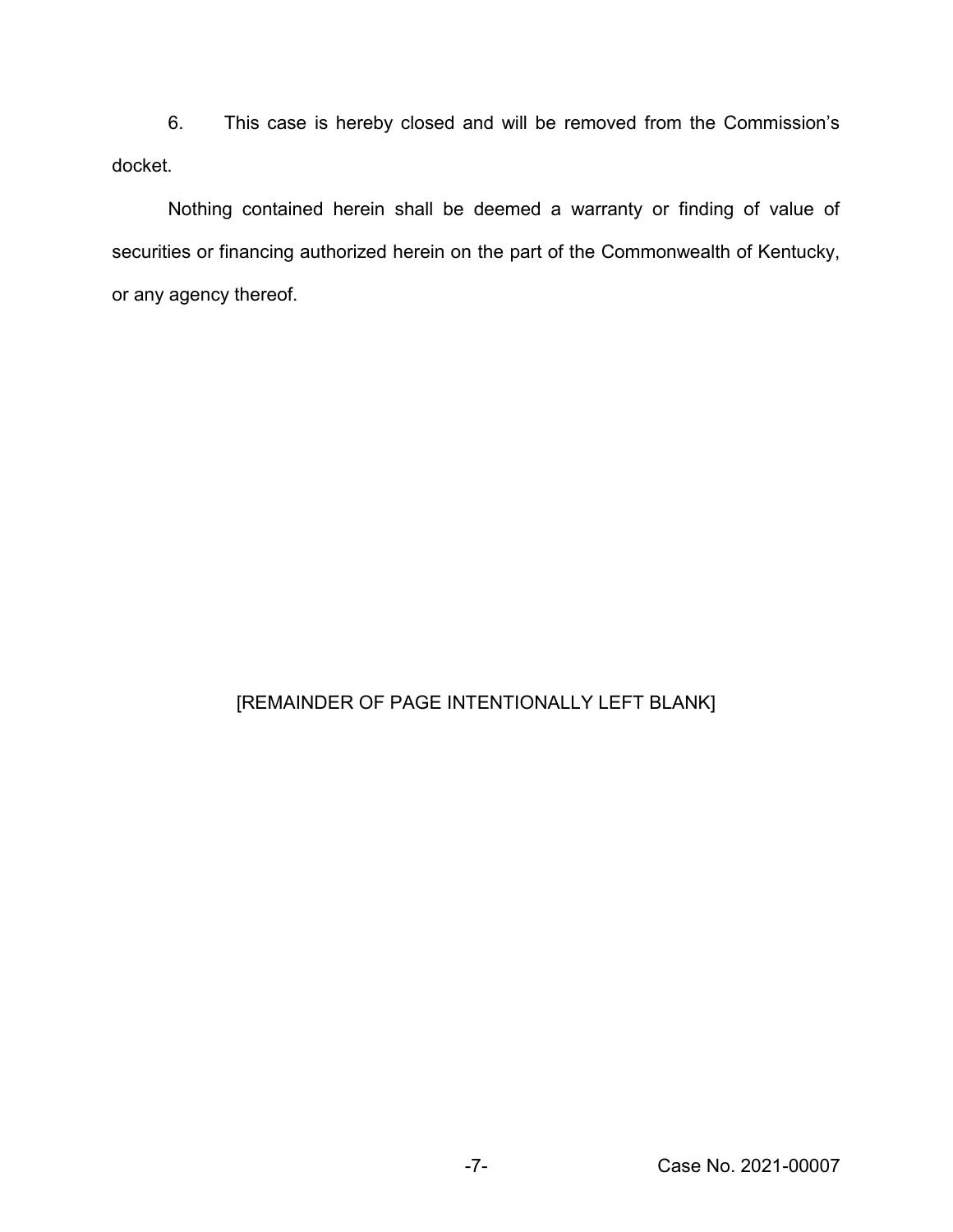By the Commission



ATTEST:

 $^{\prime}$  friderell

Executive Director

Case No. 2021-00007